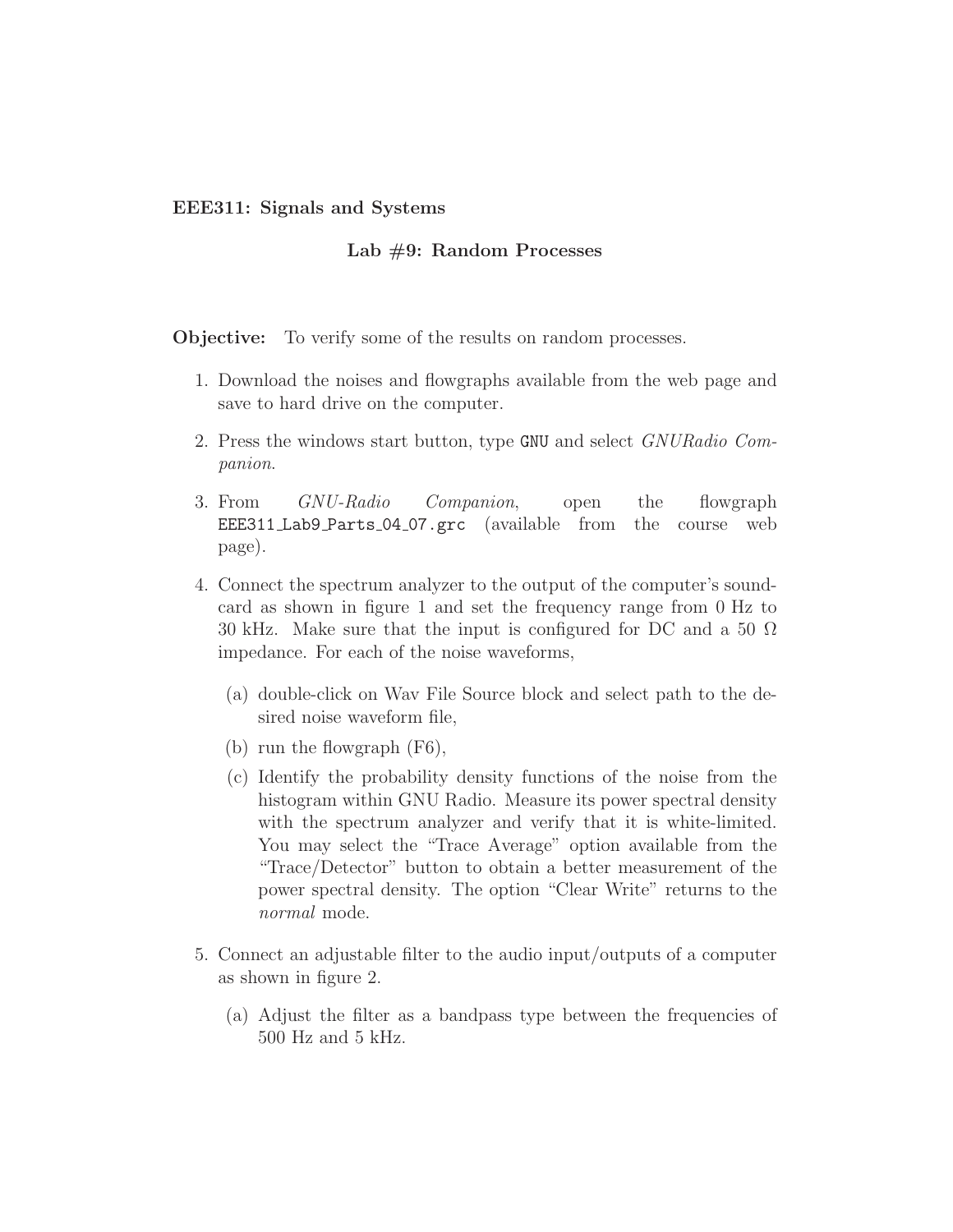- (b) Open the flowgraph EEE311 Lab9 Parts 05 06.grc (available from the course web page).
- (c) Double-click on Wav File Source block and select path to the uniform noise wave file.
- (d) Run the flowgraph (F6),
- (e) Measure the power spectral density of the filtered noise from 0 Hz to 10 kHz with the spectrum analyzer and verify that it is no longer white-limited (use the "Trace Average" option available from the "Trace/Detector" button to obtain a better measurement). Observe its histogram and notice that the probability density functions of the filtered noise is no longer uniform.
- 6. Repeat the previous part with the Gaussian noise and the same filter. Verify that the filtered noise is no longer white-limited. Observe the histogram and notice that the probability density functions of the filtered noise is still Gaussian.
- 7. Take uniform noise. Encode as mp3 with a constant bit rate of 128 kbps using Audacity and save to disk (you may require the library **lame enc.dll** which is available from the web page). Close *Audacity*. Reload the mp3 into Audacity and save as a wave file. Select as Wav File Source block and run flowgraph EEE311\_Lab9\_Parts\_04\_07.grc. Get histogram and power spectral density using the spectrum analyzer from 0 Hz to 30 kHz (use the "Trace Average" option available from the "Trace/Detector" button to obtain a better measurement). Notice that the probability density functions of the filtered noise is no longer uniform.
- 8. Feed the output of Agilent signal generator noise (amplitude set to about 7 Vpp, offset of 0 V) into sound card and spectrum analyzer as shown in figure 3. Run flowgraph EEE311\_Lab9\_Parts\_08.grc. Verify that it is Gaussian. The manufacturer claims that it is white-limited; what is the maximum frequency?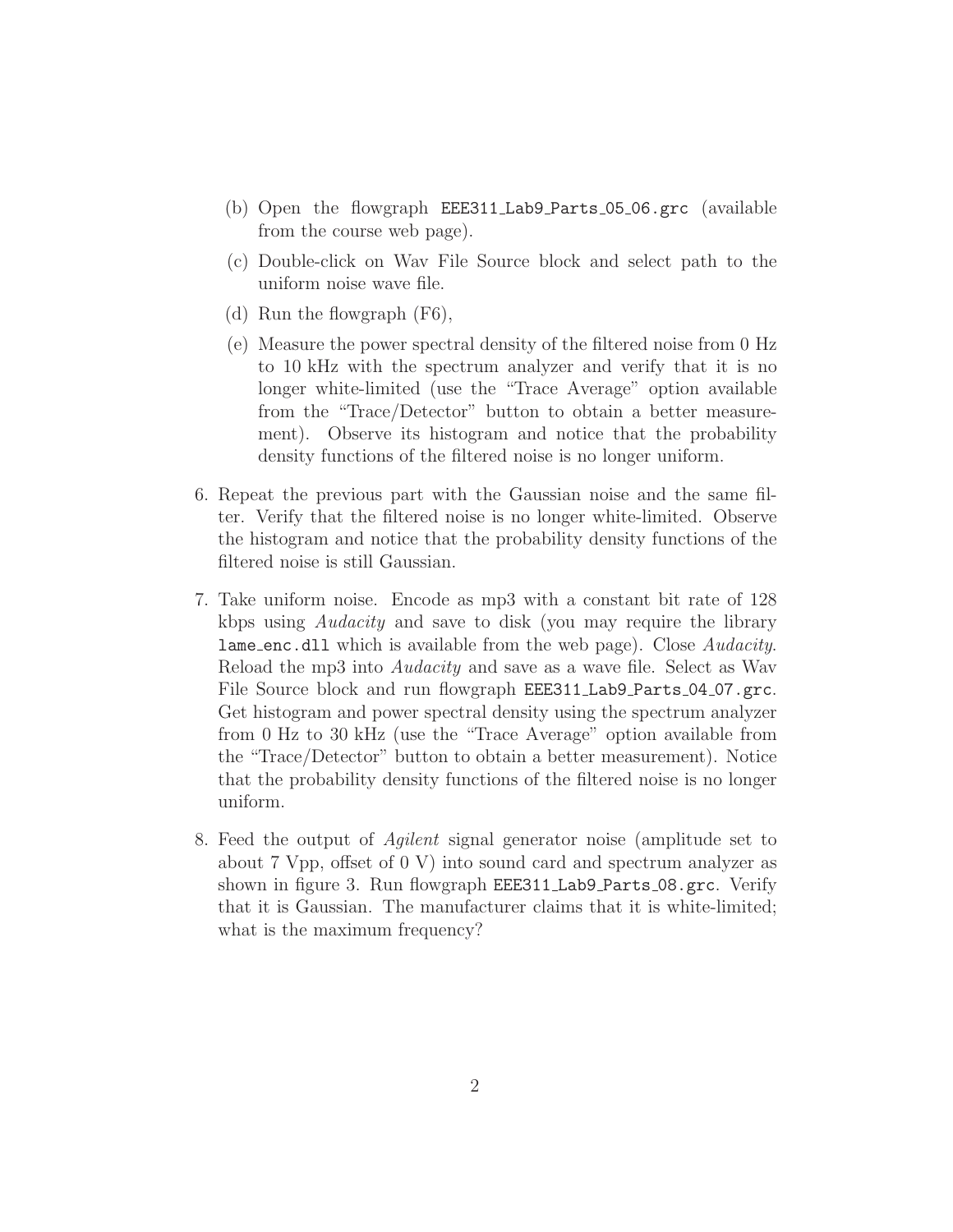

Figure 1:



Figure 2: